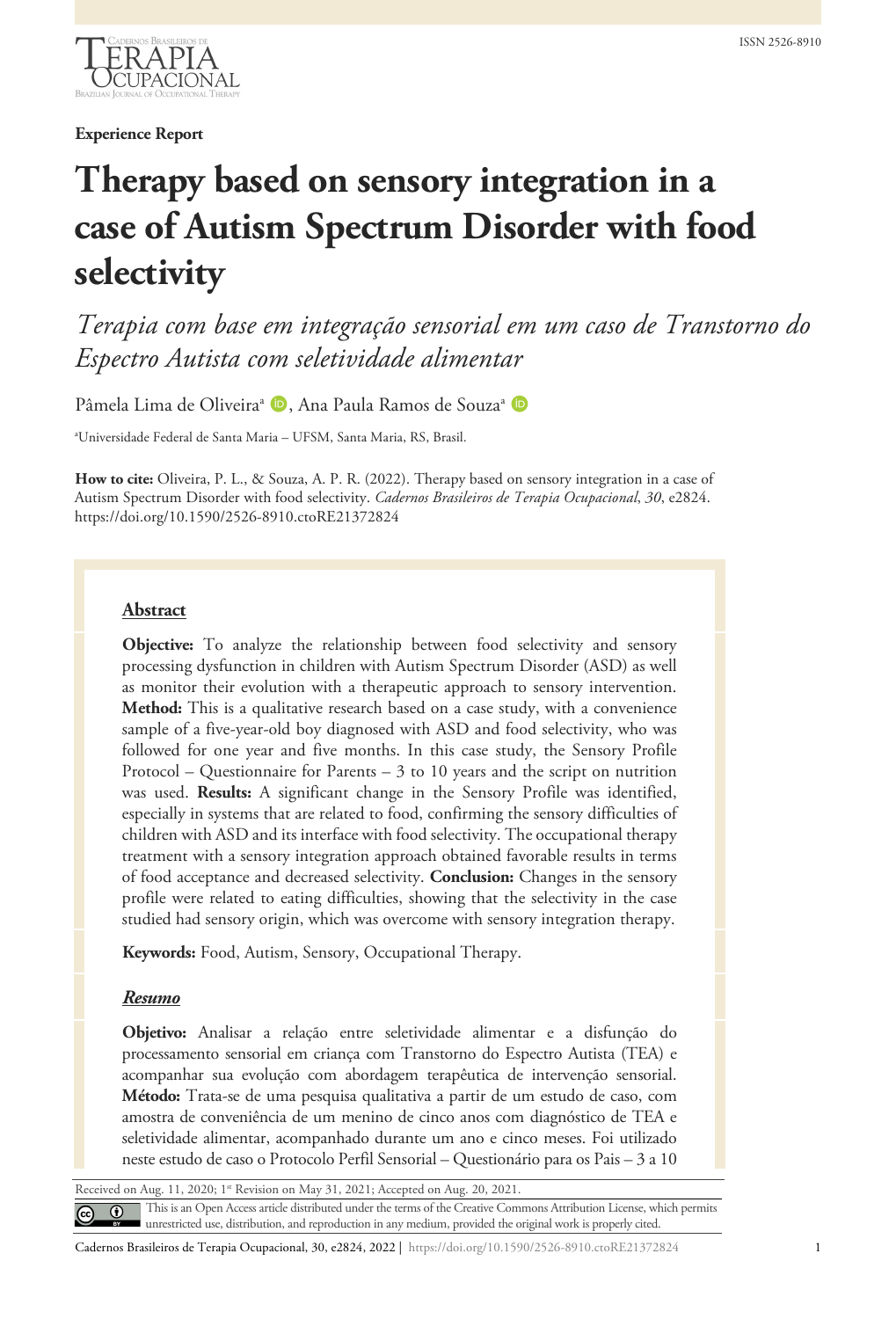anos e o roteiro sobre a alimentação. **Resultados:** Foi identificada alteração significativa no Perfil Sensorial, principalmente nos sistemas que estão relacionados com a alimentação, confirmando as dificuldades sensoriais de crianças com TEA e sua interface com seletividade alimentar. O tratamento de terapia ocupacional com abordagem de integração sensorial obteve resultados favoráveis na aceitação dos alimentos e diminuição da seletividade. **Conclusão:** Alterações no perfil sensorial estiveram relacionadas com a dificuldade alimentar, evidenciando que a seletividade no caso estudado tinha origem sensorial superada com terapia de integração sensorial.

**Palavras-chave:** Alimentação, Autismo, Sensorial, Terapia Ocupacional.

# **Introduction**

The Autistic Spectrum Disorder (ASD) is one of the best known among the Pervasive Developmental Disorders, characterized by important difficulties in social interaction and communication, restricted, repetitive and stereotyped activities (Muratori, 2014). The multifactorial etiology encompasses neurobiological, genetic and environmental changes. Trevarthen & Dealfield-Butt (2013) believe that there are congenital brain changes that generate compensatory functioning, which impair the balanced processing of sensory flows and the subjects' adaptive responses (Case-Smith & O'Brien, 2010).

According to Ayres (1979) and Dunn (2001), sensory integration is defined as a neurophysiological process, which identifies the role of the central nervous system in organizing, interpreting, processing and modulating information arising from sensory systems. The Sensory systems are visual, olfactory, gustatory, tactile, auditory, vestibular, and proprioceptive, all associated with learning and previous memories stored in the brain. From the integration of these systems, we are able to respond adequately to daily stimuli and situations; however, when this sensory processing does not take place properly, the condition is named Sensory Processing Dysfunction (SPD) (Ayres, 1979).

SPD is present in about 69 to 90% of children with ASD with alterations centered on modulation, evidencing responses that can be characterized by hyper or hyporesponsiveness. These children with ASD and SPD have difficulty in regulating responses to sensory input, and may use self-stimulation to compensate for their neurological threshold or to avoid such stimulus. This deficiency in sensory integration creates difficulties for the child to inhabit their own body (Bullinger, 2006) and can impair the child's ability to participate satisfactorily in activities of daily living such as eating (Nadon et al., 2011; Baraneck et al., 2006; Dunn & Tomchek, 2007).

Food, as a way of exploring and experiencing the world, is a complex skill that encompasses numerous factors such as parental relationships, personal preferences, stage of life, family eating habits, health conditions, sociocultural context, level of development, orofacial aspects and sensory processing (Davis et al., 2013; Bellefeuille, 2014). Among the challenges of sensory processing during eating is processing the many sensations arising from the texture of the food, the taste, the smell, the vision and the hearing of food noises. These challenges create difficulties for children with ASD and SPD to support the adequate amount of food, tolerate textures, consistency and temperature of food. As a defense, many refuse to remain seated during a meal and its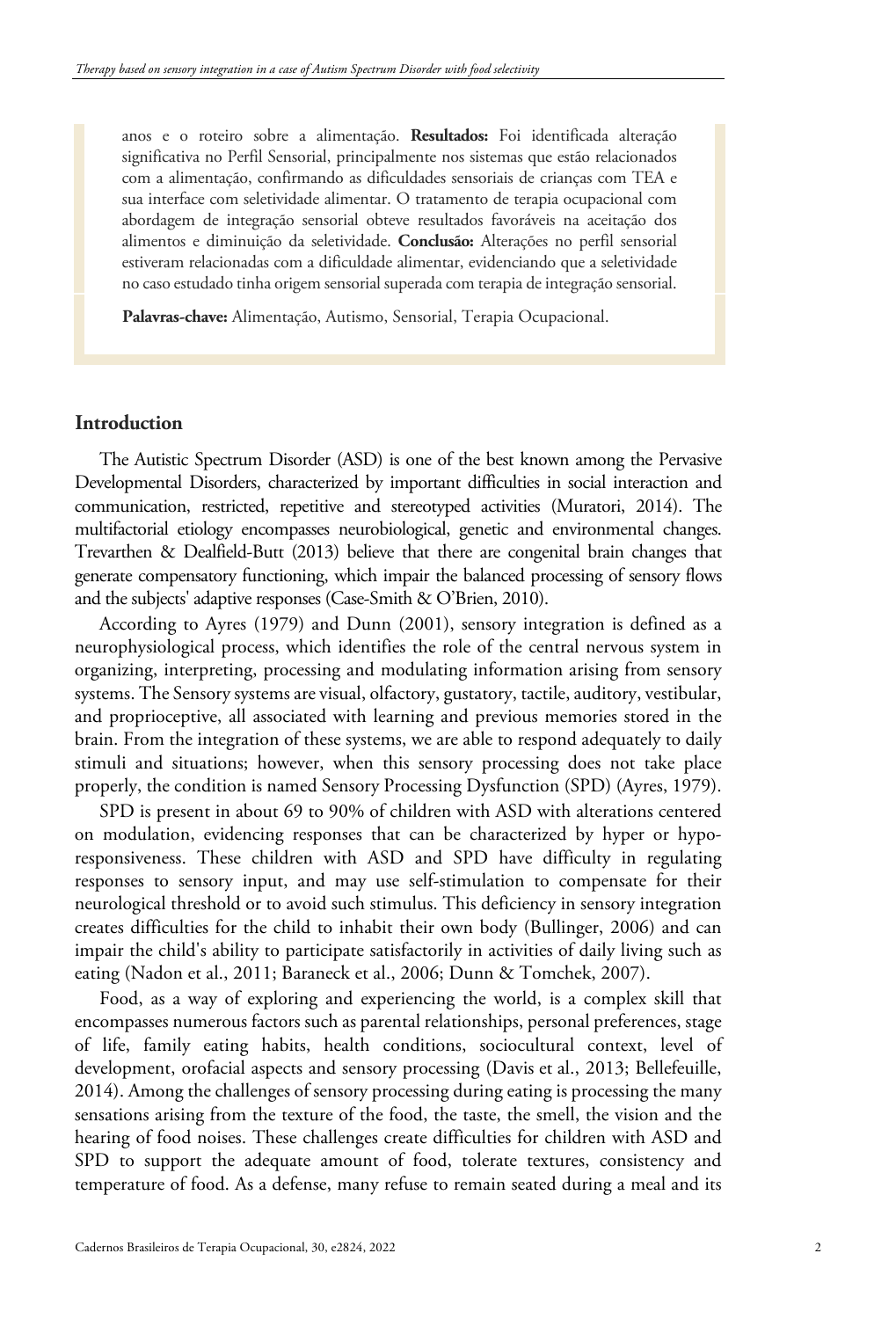pleasurable and social character may be lost, in addition to child nutrition being at risk (Nadon et al., 2011).

Thus, this study aims to provide an opportunity for reflection based on a case study on food selectivity and sensory processing dysfunction in children with ASD, aiming to analyze the effectiveness of the Sensory Integration approach in the treatment carried out by an occupational therapist.

# **Case Presentation**

#### **Procedures and instruments of assessment and therapy**

The study of this case is part of a research project approved by the Research Ethics Committee of the educational institution under opinion number 3.027.952 and entitled "Sensory processing and eating problems in children with typical development and autistic spectrum disorder in the age group of 3 to 10 years old''.

The evaluation was carried out in five meetings, two of which were with the parents and consisted of an interview and application of the Sensory Profile Protocol (Dunn, 1999) - Questionnaire for Parents - 3 to 10 years and a Food Guide, prepared by the first author. In meetings with the child, aspects of child development and sensory integration were evaluated. In the fifth appointment, the results of the assessment and the therapeutic plan were presented to the parents. The therapy reported here lasted 17 months, with periodicity of attendance being twice a week.

It should be noted that the Sensory Profile Protocol (Dunn, 1999) - Questionnaire for Parents - 3 to 10 years was not designed to assess and reasses the child, but can be used in each age transition, as its score differs from 3 to 10 years. Therefore, the reassessment in Sensory Integration is carried out based on the short and medium term goals established in the therapeutic plan. Regarding the Food Guide, it can be reapplied throughout the treatment, and it is possible to see the evolutions related to the increase in the food repertoire and its sensory aspects, such as texture, consistency, flavor, temperature, among others. In the national and international literature consulted, case studies similar to this one were not found, but the application of the profile in quantitative group analyses is already present in some national studies such as the one by Beltrame et al. (2018).

The Food Guide consisted of a diary, including: an inventory of all foods eaten by the child and objects he put in his mouth; list of favorite foods, preference related to texture, consistency, flavor and temperature; the feeding process from birth; table of types of food, quantity ingested, the child's attitude towards the food and the duration of the meal; respiratory, digestive, nutritional problems, oral motor competence; general sensory, tactile, olfactory, gustatory, visual, psychic component and food autonomy. Finally, parents should suggest which food they would like the child to accept.

The Sensory Profile (Dunn, 1999), a questionnaire consisting of 125 items in its main version and organized into three areas (sensory processing, modulation and behavior and emotional responses), was applied by the researcher in an interview with parents. They answered the frequency of each behavior (always, often, occasionally, rarely, never – corresponding likert scale from 1 to 5 points in the profile). After filling in the factor grids and adding up the items, the therapist identified the total gross score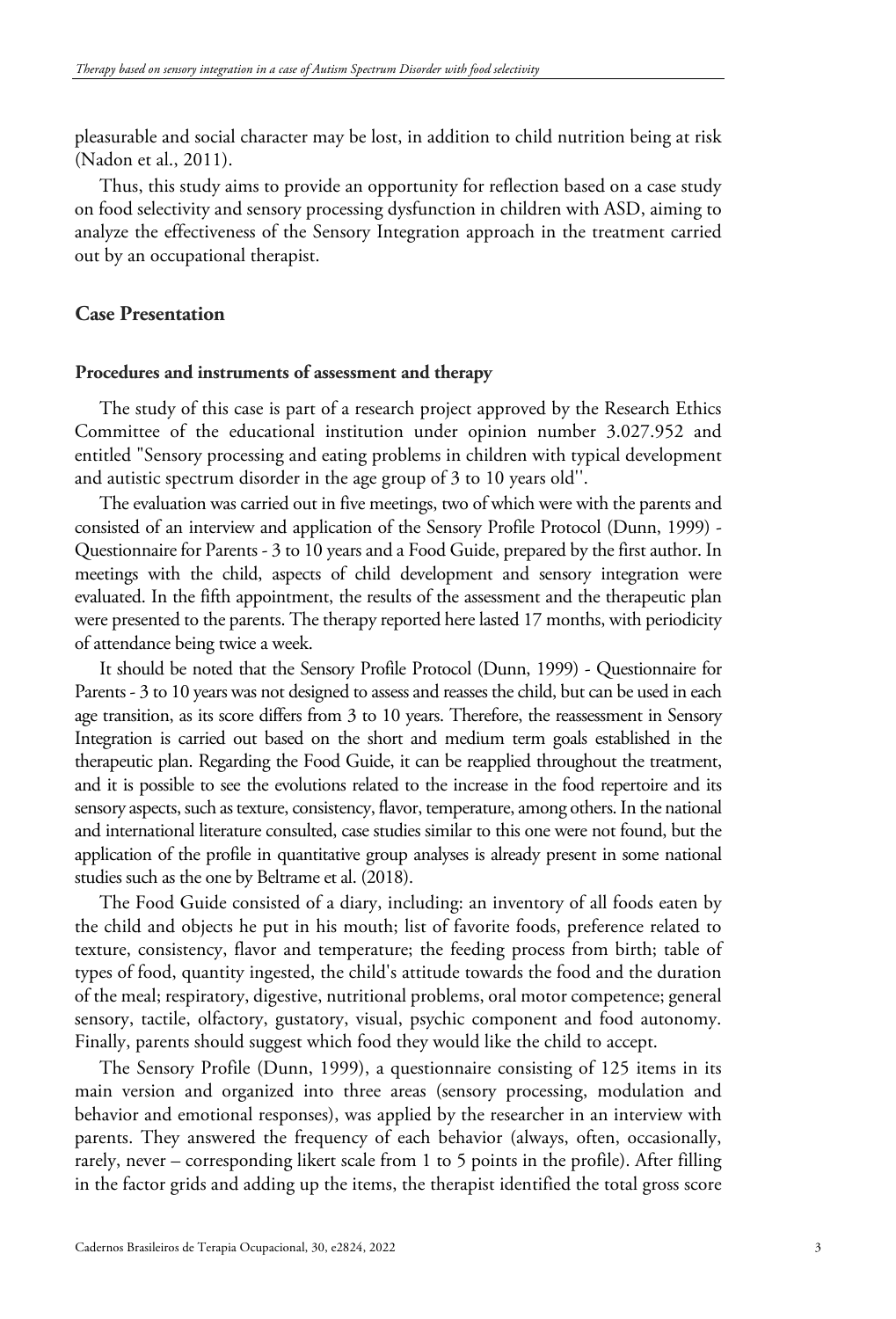and the summary obtained by the child considering their age group. The therapist performed the same process for all factors: Sensory search; Emotionally reactive; Low Strength/Tone; Oral Sensory Sensitivity; Inattention/Distractability; Bad recordtaking; Sensory Sensitivity; Sedentary lifestyle and Perception/Fine Motor coordination. The therapist also analyzed the data per session of sensory processing, modulation, and behavioral and emotional responses. After analyzing all the elements, it was possible to obtain data on factors and specific sessions of the sensory items.

In addition to these assessments carried out with the parents, family and in-session footage, especially scenarios of eating at home, were used to analyze the case.

The intervention supported symbolic play, giving new meaning to the everyday food scenario, through characters and real and non-real foods. At this time, tactile stimuli were also offered through grains of rice, beans, corn, lentils, various types of raw pasta, among others. From the construction of the bond in playing, Sensory Integration therapy was introduced, which aimed to promote sensory experiences and modulation of sensory information, generating a better organization and adaptation of responses to sensory stimuli. This intervention was carried out in a specific room for sensory integration with suspended equipment, which enabled different directions of movement, such as balance, platform swing, hammock and Lycra; as non-suspended equipment, the roller (mobile tunnel), skateboard and cushions were used, providing opportunities for the integration of the vestibular and proprioceptive system. To stimulate the tactile system, resources with different textures such as foam, colored sand, gel balls, various flours, amoeba, textured clay, etc. were used in conjunction with the aforementioned equipment. It is noteworthy that both the equipment and the tactile resources were chosen by the child, respecting their limits, as the objective was to integrate the systems and not to desensitize. Tactile, vestibular and proprioceptive sensory systems were worked on in all sessions, due to their centrality in sensory integration.

The food scenario was also set up in therapy with individual food preparation and cooking groups.

Data analysis was performed by comparing responses to the sensory profile before and after the intervention; by the changes in the responses to the guide created by the therapist, in addition to the observations made possible by the analysis of eating scenarios and the different responses during the sessions.

#### **Case history and initial evaluation**

M., a five-year-old boy, was brought to the occupational therapy clinic with a Sensory Integration approach in June 2016 by his parents, who complained of food selectivity, because he refused most foods and no longer was able to sit at the table together with the family because he could not bear to see food.

Regarding the gestational history, M.'s mother stated that the pregnancy was planned, with full-term birth, with cesarean delivery. The parents say that they were afraid of having a child with ASD due to other cases in the family and that they underwent genetic tests that attested to a low possibility, which allowed them to decide to become pregnant. The pregnancy was peaceful, but M.'s first years of life were tumultuous, as the boy could not sleep all night, cried a lot and already had difficulty in interacting with parents and family.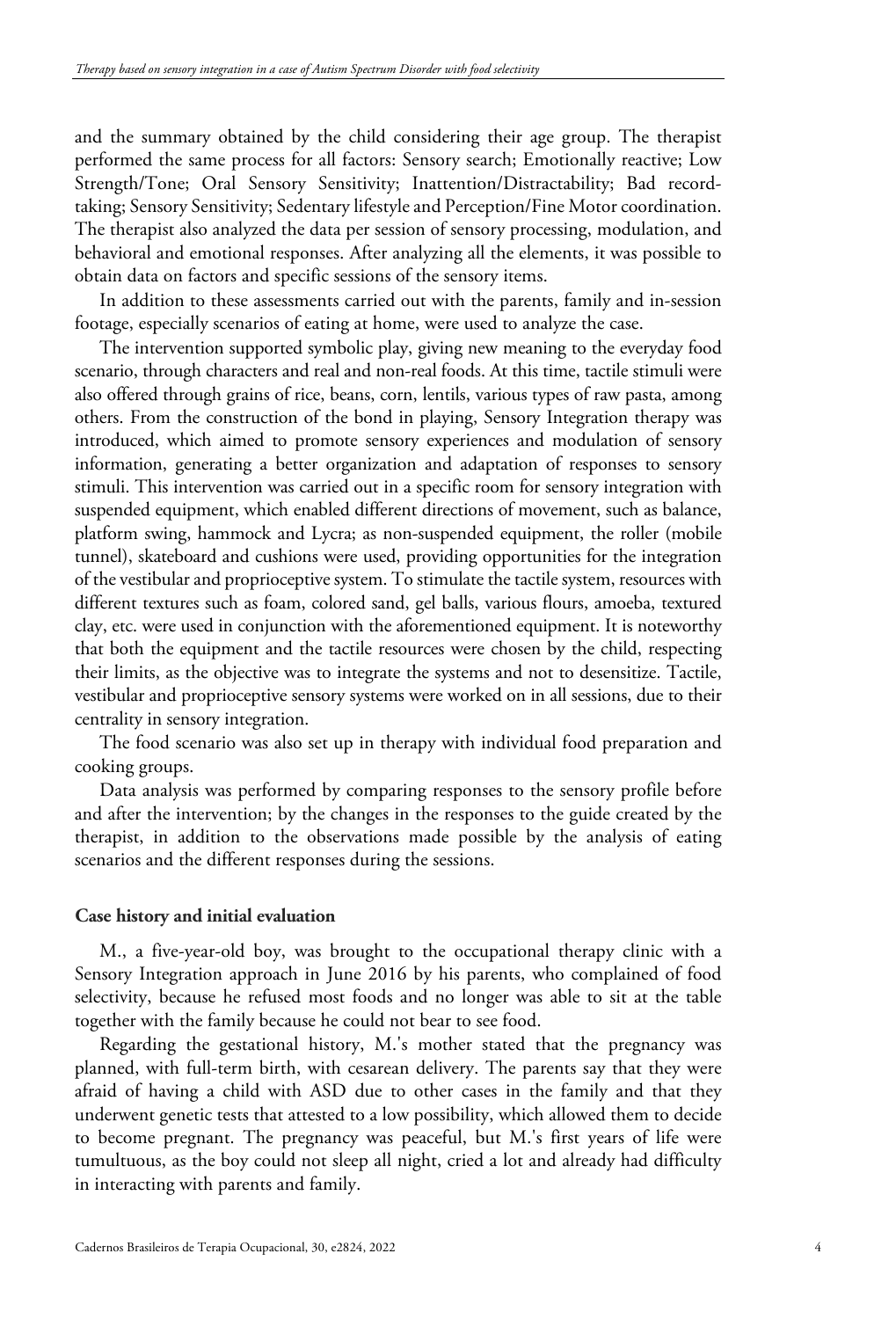According to the assessments carried out by the Sensory Profile Protocol – Questionnaire for parents – 3 to 10 years and the clinical assessment of sensory integration, it was possible to see what is described in Table 1.

| Summary by section                                              | Classification      |
|-----------------------------------------------------------------|---------------------|
| Sensory processing                                              |                     |
| Auditory 29/40                                                  | Probable difference |
| Visual 25/45                                                    | Definite difference |
| Vestibular 43/55                                                | Definite difference |
| Tactile 45/90                                                   | Definite difference |
| Multisensory 27/35                                              | Typical performance |
| Gustatory 39/60                                                 | Definite difference |
| Modulation                                                      |                     |
| Sensory processing related to tonus and resistance 35/45        | Definite difference |
| Modulation related to the position of the body in space 33/50   | Definite difference |
| Modulation of movement affecting activity level 23/35           | Typical performance |
| Modulation of sensory input affecting emotional responses 12/20 | Definite difference |
| Modulation of visual input affecting emotional responses 11/20  | Definite difference |
| Behavioral and emotional responses                              |                     |
| Emotional/social responses 46/85                                | Definite difference |
| Behavioral results of sensory processing 15/30                  | Definite difference |
| Items that indicate response threshold 11/15                    | Probable difference |
| Factor summary                                                  |                     |
| Sensory search 61/85                                            | Probable difference |
| Emotionally reactive 41/80                                      | Definite difference |
| Low strenght/tone 35/45                                         | Definite difference |
| Oral Sensory sensitivity 24/45                                  | Definite difference |
| Inattention/Distractibility 22/35                               | Probable difference |
| Bad record-taking 34/40                                         | Typical performance |
| Sensory sensitivity 10/20                                       | Definite difference |
| Sedentary lifestyle 19/20                                       | Typical performance |
| Perception/Fine motor coordination 04/15                        | Definite difference |

**Table 1.** Results sensory profile-pre-therapy.

According to the results of the Sensory Profile, it was possible to see that M. had increased sensory responses (hypersensitivity), discomfort when washing and cutting his hair, could not stand the sounds of appliances as well as unexpected and loud sounds, had difficulty concentrating and staying in the same position during an activity and showed great irritation in activities that could get him dirty, not accepting textures of various foods.

From these results, it was possible to carry out an analysis of the items that directly influenced the diet, namely: the visual, vestibular, proprioceptive, tactile, oral (olfactory and gustatory) system and the sensory sensitivity and oral sensory sensitivity quadrants.

M. showed alterations in the visual system, including hypersensitivity, with alterations in modulation to the point of making him agitated and affecting his emotions, as well as verbal reactions like saying "yuck" and requesting to save food. This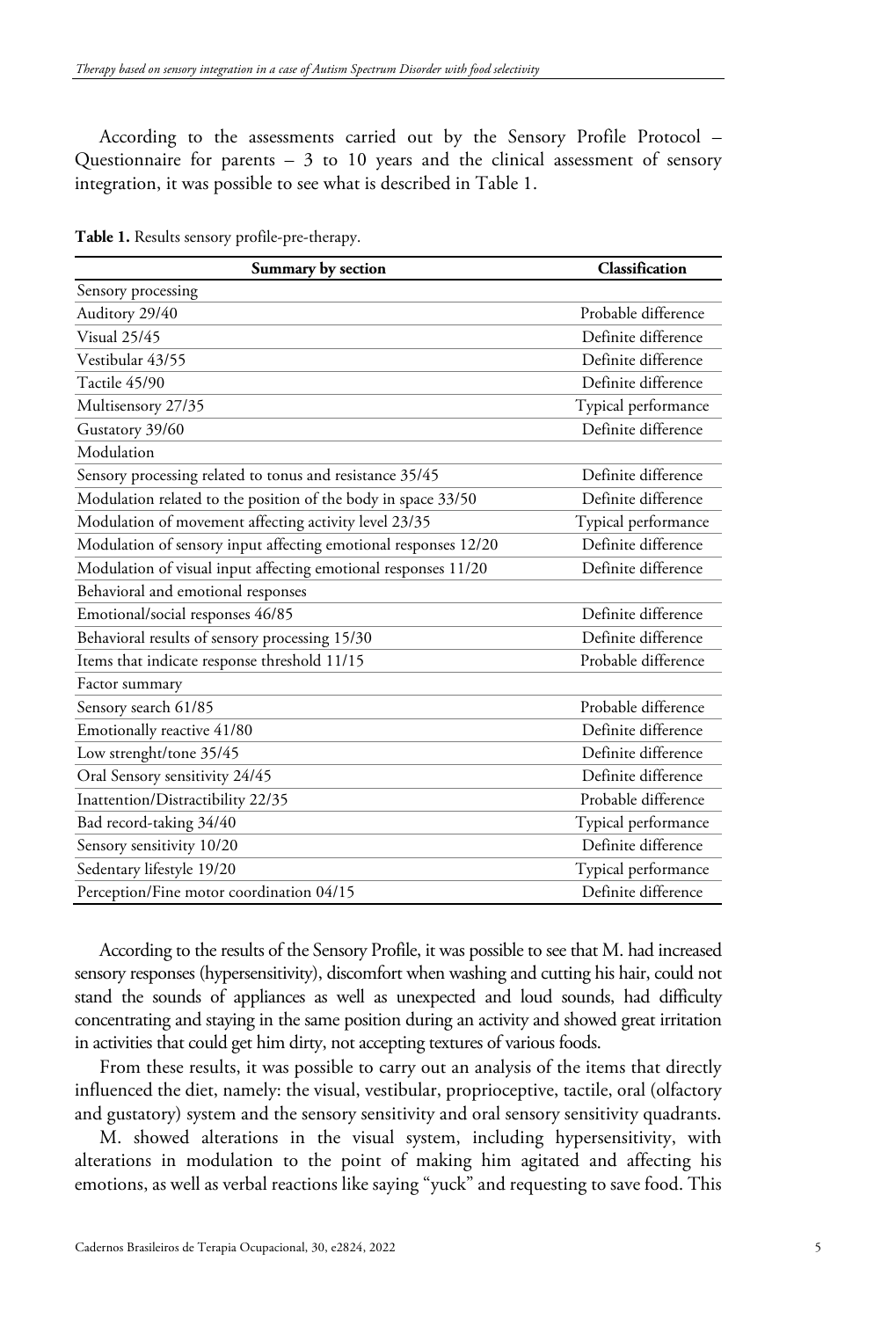agitation was reinforced by alterations in the vestibular system, which ended up reducing the level of alertness and concentration. M.'s parents claimed that he sought all kinds of movement and, in addition to food, other daily routines were affected.

Another altered system was the tactile system, as M. had difficulties in touching different textures and felt irritated with hygiene and daily activities, such as washing his face, cutting his nails and hair, brushing his teeth and going to the dentist. This tactile hypersensitivity was also present in the olfactory and gustatory avoidance of some flavors and odors. The changes in these systems were responsible, together with the others mentioned, for the limitation in M.'s feeding, with a decrease in experiences with food colors, textures, temperature and consistencies, which was evidenced in the Food Guide applied by the therapist.

M. had severe food selectivity, eating less than 15 foods alltogether, as he only ate carrot cake from a specific bakery, Kinder egg chocolate, milk lipstick, potato chips, McDonald's french fries, carton orange and grape juice and strawberry yogurt. The yogurt was consumed a lot until the brand changed the packaging label. Chocolate and potato chips were not offered daily. The other foods were interspersed in the morning, afternoon and night. When analyzing the preference in terms of texture, consistency and temperature, M. showed a strong preference for crunches, mild temperatures and sweet taste.

When analysing the dietary history, the parents stated that the boy was breastfed for up to three months, had a good food transition to pasty, accepting various baby foods, both fruit and salty vegetables, potatoes, beans, etc. When approaching one year of age, the transition to solids, rice, beans, meat began and the parents report that acceptance of these foods occurred at the beginning. M demonstrated refusal of these foods at 1 year and 3 months, accepting to eat only at the day care center; after 1 year and 6 months, he presented total refusal, both at home and at the day care center. Reflecting on what might have happened at this critical moment of food refusal, the parents stated that it coincided with a period when M. had behavioral therapy (ABA method) at home, in which a special educator forced M. to carry out all the orders in the sitting position, including eating even when he did not want to, which accentuated his refusal to eat.

M. had a good attitude in eating if he could only eat the foods mentioned, eating in variable amounts, asking for food when he wanted more, in a time that ranged from 5 to 10 minutes. M. ate these foods while walking or sitting on the couch, watching television or on the cellphone, and ate with his hands, as these foods did not require the use of cutlery. In relation to other foods, M. had a completely negative attitude, did not try to taste or get close and did not sit at the table to eat, making an expression of disgust and increasing agitation. The parents stated that they would like M. to eat meat.

Regarding playing, M. presented a very exploratory way of playing, performing more manipulation of objects, but without symbolic construction. At times, with the therapist's initiative, the boy presented pre-symbolic constructions, imitating everyday actions, such as giving food, bathing, putting dolls to sleep. These actions, according to Vendruscolo & Souza (2015), are the first pre-symbolic manifestations, in which the child experiences basic care with their body and starts performing with a third party, using dolls, characters, animals, etc. In addition, M. still needed to have the concrete/real object in playing, not being able to perform make-believe.

In home care, when the therapist summoned M. to play bathing the doll, emphasizing washing her hair, an action with which M. had difficulty, preventing the parents from doing it with him, M. took the doll and began to perform the scene at the sink, clearly showing in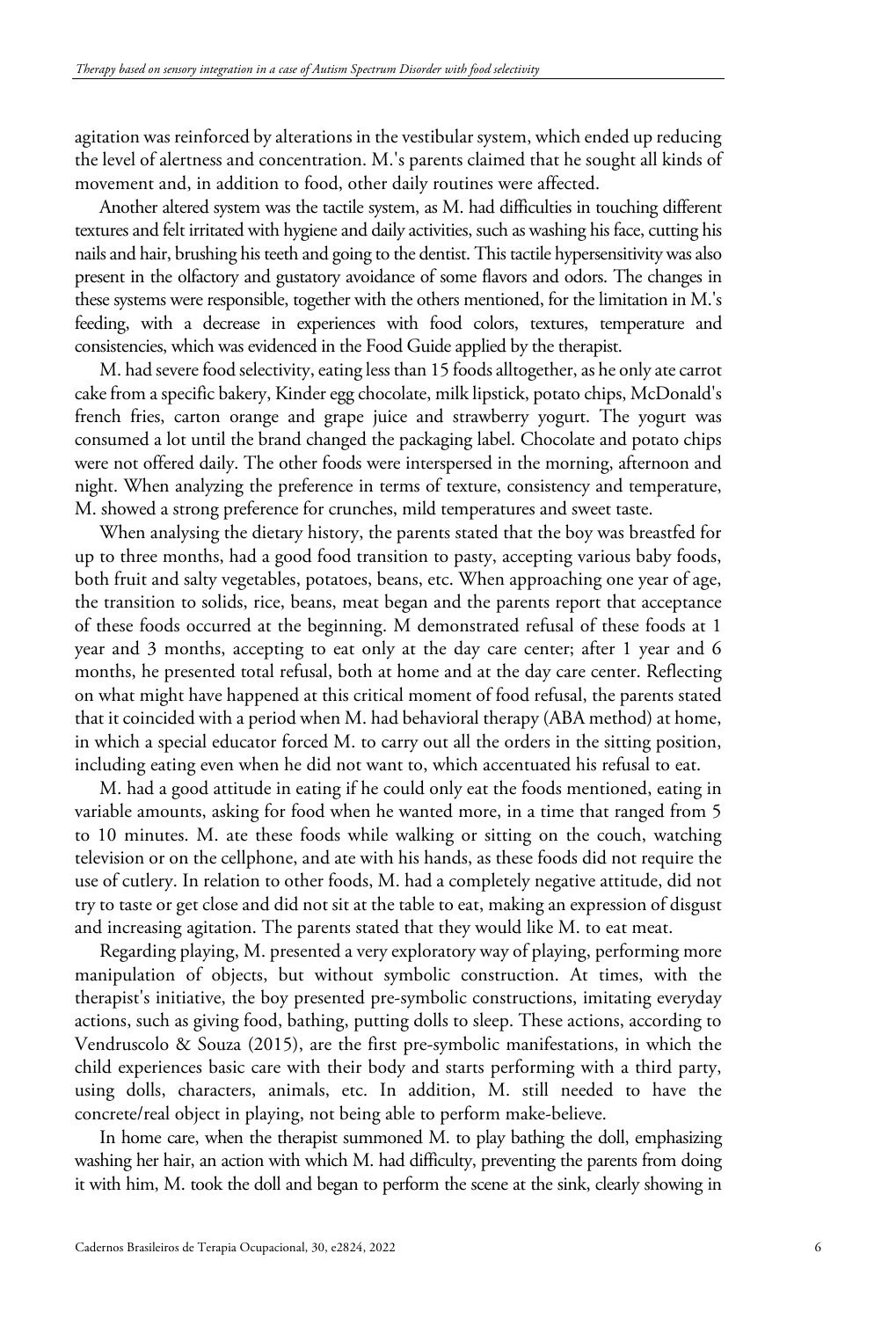his speech how much it bothered him and caused him pain to wash his hair. When M. mentioned that he needed to wash the doll's clothes, he refused to use any other object to as a washing machine, needing to use the machine at home and turn it on.

## **Therapeutic intervention**

In view of these assessments, a Therapeutic Plan was structured with the parents and it aimed to encourage symbolic play, give new meaning to the food scenario and carry out sensory integration therapy to minimize the effects of DPS. The therapy took place in two weekly sessions, according to activities summarized in Table 2.

| Activity                              | Description                                                                                                                                                                                                                                         | Systems worked                                                                                                       |
|---------------------------------------|-----------------------------------------------------------------------------------------------------------------------------------------------------------------------------------------------------------------------------------------------------|----------------------------------------------------------------------------------------------------------------------|
| Thematic<br>playing                   | With miniatures in hygiene and food scenarios                                                                                                                                                                                                       | Tactile and visual                                                                                                   |
| Storytelling with<br>drawings         | Food themed, with miniatures, puppets, drawings and real<br>food                                                                                                                                                                                    | Olfactory, tactile and visual                                                                                        |
| Body massage                          | Digital massage with deep pressure on the feet and hands,<br>combining music with and without aroma                                                                                                                                                 |                                                                                                                      |
|                                       | With textures and vibration in the feet and hands with<br>textured balls, sponges, vibrator with tips, accompanied by<br>music                                                                                                                      | Auditory, proprioceptive and tactile                                                                                 |
| Animal race                           | In position or in prone or cat decubitus, making a route while<br>imitating an animal, sometimes with sandbags on its back                                                                                                                          | Vestibular, proprioceptive, planning<br>and motor organization of behavior                                           |
| Diving in the<br>ball pool            | Searching for objects after diving in the ball pool, getting<br>engulfed in the ball pool by the therapist, falling into the<br>upper poll and use of Bobath ball.                                                                                  | Vestibular, proprioceptive, planning<br>and motor organization of behavior                                           |
| Swinging,<br>swinging                 | Sitting or prone on the platform swing in a straight and<br>uniform movement with music, textured basin, rings, activity<br>with theraband rope, among other playful strategies                                                                     | Vestibular, proprioceptive, tactile, visual,<br>motor planning and execution,<br>behavioral change,                  |
| Swinging,<br>swinging tightly         | Various positions within the lycra with graduations of movement,<br>intensity and direction, ropes and theraband, different weights<br>and balls of different sizes; with motor activities and foam as a<br>tactile resource.                       | Vestibular, proprioceptive, visual<br>and tactile; motor planning and<br>organization                                |
| Swinging,<br>swinging, little<br>fish | In the suspended hammock, the child was lying down and<br>sitting, playing with different balls of different textures and<br>weights, with foam and feet on the mat (when seated)                                                                   | Vestibular, proprioceptive, auditory,<br>visual and tactile.                                                         |
| Spinning,<br>spinning, spin           | In rolls, motor activities are performed such as rings, bowling<br>and looking for food, and taking it to animals; with foam<br>texture (after acceptance), used inside the roller and in contact<br>with the whole body when moving with the foam. | Proprioceptive, vestibular, tactile<br>and visual and favor planning and<br>motor execution, regulating<br>behavior. |
| Time to ride the<br>car               | Skateboarding in a prone position on a course with varied<br>textures.                                                                                                                                                                              | Vestibular, proprioceptive, visual,<br>tactile, motor planning and<br>organization                                   |
| Magic dust                            | With warm water in the basin, explore aromas of teas and<br>make bubbles with straws.                                                                                                                                                               | Olfactory, tactile and oral<br>proprioceptive                                                                        |
| What is that<br>smell?                | Eyes closed, several pots were offered with different aromas, such as<br>salt, sugar, coffee, teas, mint, etc. He would smell them, and,<br>blindfolded, identify the aroma, and try it out.                                                        | Olfactory, tactile and gustatory                                                                                     |
| Little cook                           | Cooking activity individually or in pairs with another child                                                                                                                                                                                        | Tactile, visual, olfactory and<br>gustatory                                                                          |

**Table 2.** Synthesis of the main sensory integration activities.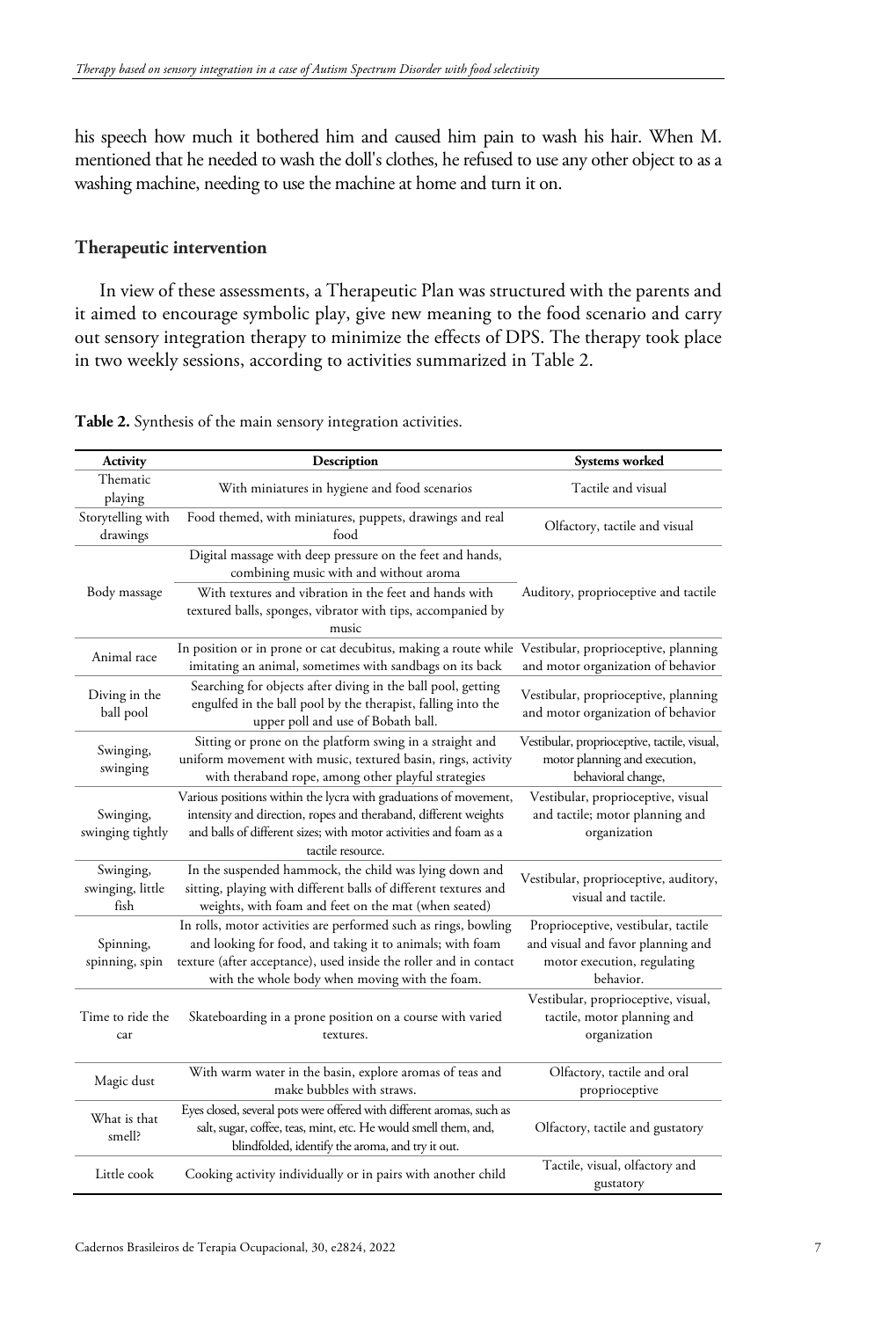It should be noted that the work with textures covered, gradually and according to M.'s choice, foam, bubble frog, sand dough, flour, sponges, clay, paint, gel ball, colored sand. These activities sought to integrate tactile and visual systems.

At three months, the parents observed the first evolutions in playing, with M. inviting them to play and using more of the wide variety of toys he had at home. After completing six months of therapy, the parents reported that M. was more relaxed with food, sitting at the table and visually supporting the foods his parents ate. They also reported that he were more curious and interested in the foods he had refused before, thus having a more positive behavior in the food scenario.

In the tenth month of therapy, M., after playing with vestibular and proprioceptive stimuli, sat down to play with raw pasta, rice and beans and corn, in which, together with the therapist, they played at making food for the clown and giving it to him in the mouth. He decided at that point to try the raw noodles spontaneously. The therapist proposed to prepare pasta and they prepared it by adding water, oil and salt; M. followed the changes in the consistency of the noodles during cooking. The noodles were made in a harder consistency that had initially attracted M.. M. ate all the noodles with plastic fork and standing in front of the table.

From that day on, in all sessions, M. asked to prepare the noodle food and ate every portion that was made. He also set up the table, chose the plates, cutlery and cups, combining the plate with the cup (orange plate with orange cup). From this, the therapist began to encourage other aspects that were requested by the parents, such as fine motor skills from the preparation of a menu on the chalkboard, on sheets, making the list of ingredients and the final product. The food scenario was expanded with the participation of different actors in therapy and in the family environment in which M. became a cook and interested in going to the supermarket to shop.

After the first noodle cooking sessions, the therapist added another type of noodle (colorful spiral, wholemeal) and white rice. From that moment on, M. would place two dishes, one of them of pasta of various types (spaghetti, wholemeal and spiral) and one of white rice.

After a year of therapy, M. was also accepting beef and chicken. He also started to accept pasta with sauce from a specific restaurant specialized in pasta, cheese pizza and hamburger with bread and cheese made by himself. Therefore, the initial family goals were achieved and there was a greater variation in textures, flavors and odors, as well as the expansion of salty food and participation in family meals.

#### **Sensory reassessment after therapeutic intervention**

Table 3 describes the results of the evaluation of the sensory profile after the intervention.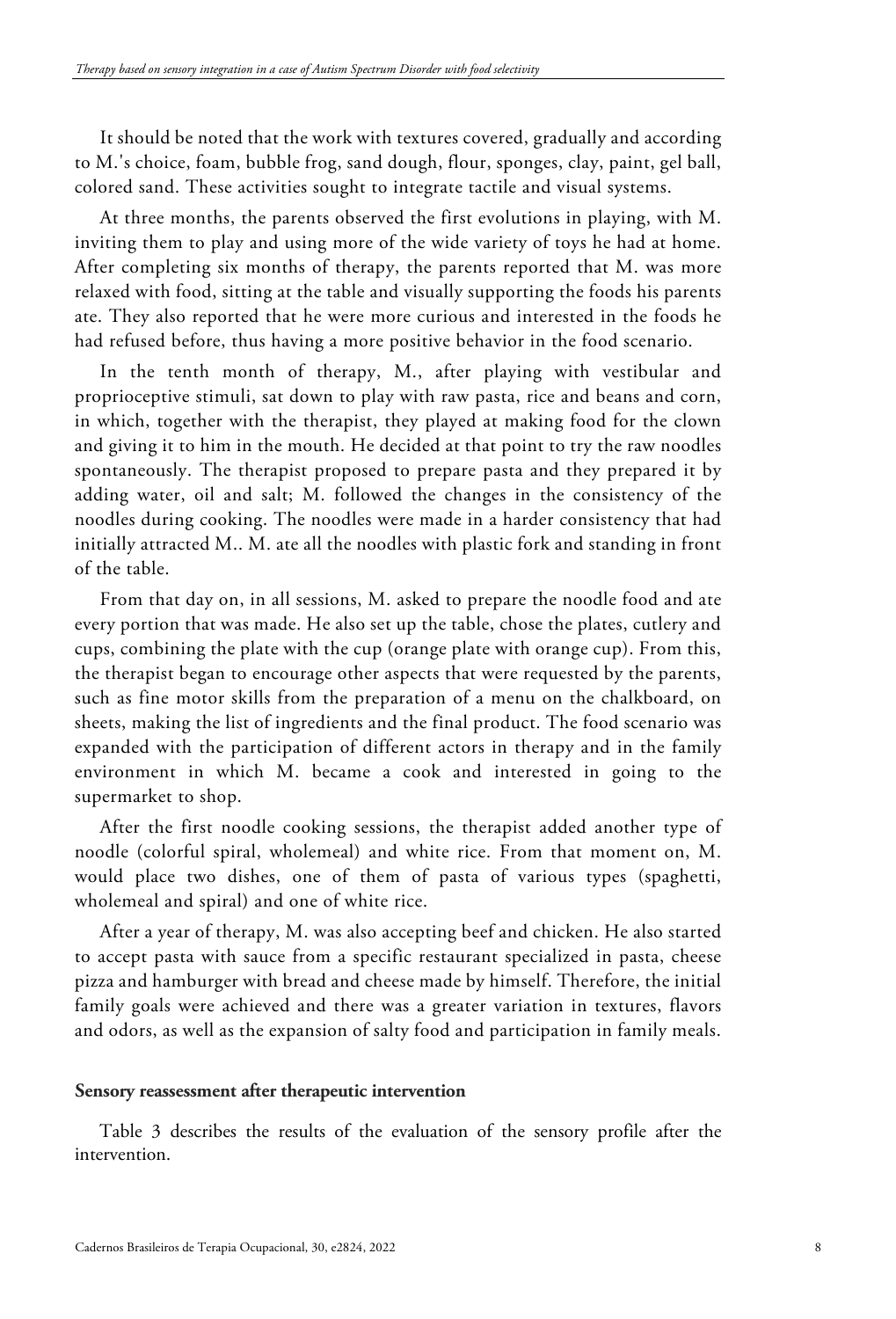| Summary by section                                              | Classification      |
|-----------------------------------------------------------------|---------------------|
| Sensory processing                                              |                     |
| Auditory 30/40                                                  | Typical performance |
| Visual 31/45                                                    | Probable difference |
| Vestibular 48/55                                                | Typical performance |
| Tactile 73/90                                                   | Typical performance |
| Multisensory 27/35                                              | Typical performance |
| Gustatory 45/60                                                 | Probable difference |
| Modulation                                                      |                     |
| Sensory processing related to tonus and resistance 36/45        | Probable difference |
| Modulation related to the position of the body in space 36/50   | Probable difference |
| Modulation of movement affecting activity level 23/35           | Typical performance |
| Modulation of sensory input affecting emotional responses 12/20 | Definite difference |
| Modulation of visual input affecting emotional responses 12/20  | Probable difference |
| Behavioral and emotional responses                              |                     |
| Emotional/social responses 46/85                                | Definite difference |
| Behavioral results of sensory processing 19/30                  | Probable difference |
| Items that indicate response threshold 15/10                    | Probable difference |
| Factor summary                                                  |                     |
| Sensory search 61/85                                            | Probable difference |
| Emotionally reactive 41/80                                      | Definite difference |
| Low strength/tone 39/45                                         | Probable difference |
| Oral sensory sensitivity 33/45                                  | Typical performance |
| Inattention/Distractibility 25/35                               | Typical performance |
| Bad record-taking 34/40                                         | Typical performance |
| Sensory sensitivity 16/20                                       | Typical performance |
| Sedentary lifestyle 19/20                                       | Typical performance |
| Perception/Fine motor coordination 09/15                        | Probable difference |

**Table 3.** Sensory profile results – post-intervention.

The results of this evaluation show that several behaviors have changed to typical performance.

# **Discussion**

Considering the work carried out with M., it can be seen that the success of the therapy was due to the care in the gradual presentation of activities that allowed the evolution of the affected sensory systems: visual, tactile, proprioceptive, vestibular, auditory, olfactory and gustatory. We highlight the greater initial work with the visual and tactile systems, which allowed to reduce hypersensitivity and agitation towards food; first, at the representational level with toys, and then introduced into real foods.

Nadon et al. (2011) affirm the complexity of feeding through multiple sensory information. It is believed that the work of gradually integrating and modulating these systems allowed M to progress. In addition to the tactile and visual systems, the work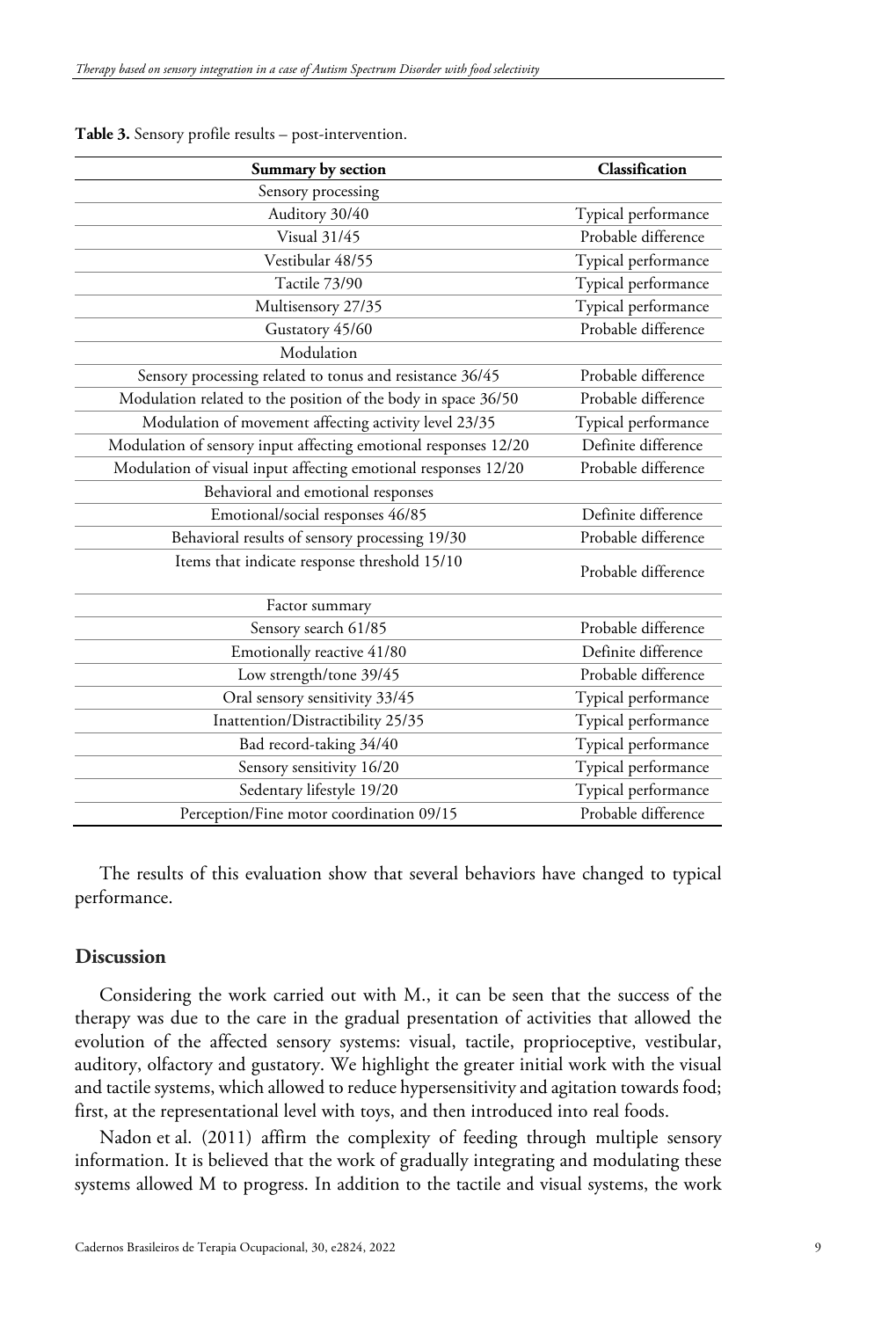also reached odors and, later, flavors, creating curiosity in M. to spontaneously taste the dough raw.

Another fundamental factor was the integration between the vestibular and proprioceptive systems, which allowed to reduce M.'s motor agitation and, also, to increase his concentration, planning and motor coordination. The activities involving body swings and movements, integrated with touch and vision, were fundamental for him to be able to acquire the possibility of sitting at the table with his parents.

Finally, the auditory system was also worked on through the music, and the initial use of plastic cutlery was used to reduce his auditory sensitivity and make him accept the household appliance, which allowed M. to have a more varied diet in terms of texture, flavors and visual stimuli (Cermak et al., 2010).

This varied and gradually more complex combination of sensory systems during activities allowed M's progress. He lacked the capacity for sensory integration. This was explained by classical authors such as Ayres (1979) and Dunn (2001), who defined it as a neurological function with the potential to organize, interpret and modulate information coming from sensory systems and M. could have a more varied diet in terms of texture, flavors and visual stimuli (Cermak et al., 2010). This evolution allowed M. to change the course of his diet, which was mostly junk food, and to reduce food selectivity (Bellefeuille, 2014; Schreck & Williams, 2006) and restrictions on texture, temperature and food brand, among other typical sensory changes of children with ASD (Nadon et al., 2011; Leekam et al., 2007; Williams et al., 2000; Ahearn et al., 2001), as well as the restriction in the number of foods (Cornish, 1998), which often results from sensory defensiveness, especially tactile (Bandini et al., 2010)

M. showed difficulty in the transition from pasty to semi-solids and solids, evidencing the difficulty with food texture due to oral hypersensitivity, something predicted by Dunn & Tomchek (2007) and Dunn (1997). In M.'s case, there was hyperresponsiveness, with oral, tactile and visual defensiveness, which generated his severe food selectivity and resistance to oral hygiene as predicted by some authors (Cermak et al., 2010; Gabriels & Hill, 2007).

Sensory Integration therapy focused on food selectivity allowed the modulation of sensory systems, allowing the child to expand their tactile experience so that it would later be possible to visualize the effects on the oral tactile experience. Olfactory was also worked on before gustatory, as a way to prepare M. for new foods.

Finally, it is worth highlighting the contextualization of experiences in symbolic games that allowed M. to also evolve cognitively, expanding the game's repertoire in order to achieve symbolism and make-believe.

# **Conclusion**

There was an evident relation between sensory alterations and food selectivity in the case studied, making it essential to understand the functioning of sensory systems and their interference in the eating process, as well as to outline a unique intervention plan to overcome bodily sensory limitations.

In addition, the analysis of the interaction that the child presented with food was essential in the case studied, because, for the child to allow himself to consume new food, it is necessary to carry out several steps such as interacting with the food, looking,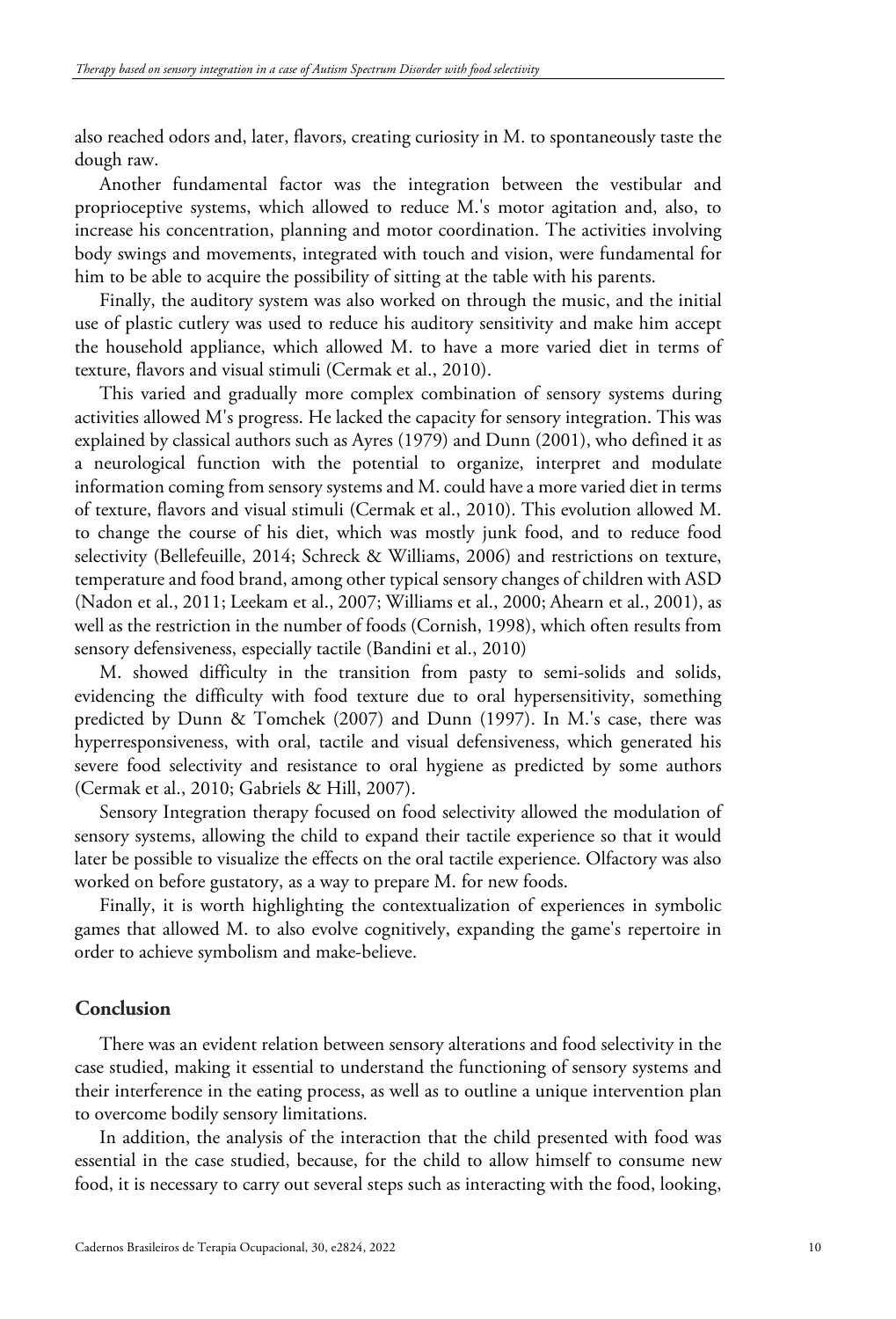smelling, touching, tasting and eating it. The child needed to reframe the moment of feeding to feel safe.

Therefore, in this study, from the sensory integration intervention, it was possible to allow the child's sensorimotor evolution and this produced important effects on the feeding process.

The need to build an interdisciplinary diet protocol, as a suggestion for future studies, is highlighted, as it would allow the detection of sensory issues, oromotor skills, nutrition, among other important issues in cases of food selectivity.

# **References**

- Ahearn, W. H., Castine, T., Nault, K., & Green, G. (2001). An assessment of food acceptance in children with autism or pervasive developmental disorder-not otherwise specified. *Journal of Autism and Developmental Disorders*, *31*(5), 505-511. http://dx.doi.org/10.1023/a:1012221026124.
- Ayres, A. J. (1979). *Sensory integration and the child.* Los Angeles: WPS.
- Bandini, L. G., Anderson, S. E., Curtin, C., Cermak, S., Evans, E. W., Scampini, R., Maslin, M., & Must, A. (2010). Food selectivity in children with autism spectrum disorders and typically developing children. *The Journal of Pediatrics*, *157*(2), 259-264. http://dx.doi.org/10.1016/j.jpeds.2010.02.013.
- Baranek, G. T., David, F. J., Poe, M. D., Stone, W. L., & Watson, L. R. (2006). Sensory experiences questionnaire: discriminating sensory features in young children with autism, developmental delays, and typical development. *Journal of Child Psychology and Psychiatry, and Allied Disciplines*, *47*(6), 591-601. http://dx.doi.org/10.1111/j.1469-7610.2005.01546.x.
- Bellefeuille, I. B. (2014). El rechazo a alimentarse y la selectividad alimentaria en el niño menor de 3 años: una compleja combinación de factores médicos, sensoriomotores y conductuales. *Acta Paediatrica*, *72*(5), 92-97.
- Beltrame, V. H., Moraes, A. B., & Souza, A. P. R. (2018). Perfil sensorial e sua relação com risco psíquico, prematuridade e desenvolvimento motor e de linguagem por bebês de 12 meses. *Revista de Terapia Ocupacional da Universidade de São Paulo*, *29*(1), 8-18. http://dx.doi.org/10.11606/issn.2238-6149.v29i1p8-18.
- Bullinger, A. (2006). Approche sensorimotrice des troubles envahissants du dévelppment. *Contraste*, *22*(25), 125-139.
- Case-Smith, J., & O'Brien, J. C. (2010). *Occupational therapy for children*. Missouri: Mosby Elsevier.
- Cermak, S. A., Curtin, C., & Bandini, L. G. (2010). Food selectivity and sensory sensitivity in children with autism spectrum disorders. *Journal of the American Dietetic Association*, *110*(2), 238-246. http://dx.doi.org/10.1016/j.jada.2009.10.032.
- Cornish, E. (1998). A balanced approach towards healthy eating in autism. *Journal of Human Nutrition and Dietetics*, *11*, 501-509.
- Davis, A. M., Bruce, A. S., Khasawneh, R., Schulz, T., Fox, C., & Dunn, W. (2013). Sensory processing issues in young children presenting to an outpatient feeding clinic. *Journal of Pediatric Gastroenterology and Nutrition*, *56*(2), 156-160. http://dx.doi.org/10.1097/MPG.0b013e3182736e19.
- Dunn, W. (1997). The impact of sensory processing abilities on the daily lives of young children and their families: a conceptual model. *Infants and Young Children*, *9*(4), 23-35.
- Dunn, W. (1999). *User's Manual- Sensory profile.* San Antonia: Pearson, Psychological Corporation.
- Dunn, W. (2001). The sensations of everyday life: empirical, theoretical, and pragmatic considerations. *The American Occupational Therapy Association*, *55*(6), 608-620. http://dx.doi.org/10.5014/ajot.55.6.608.